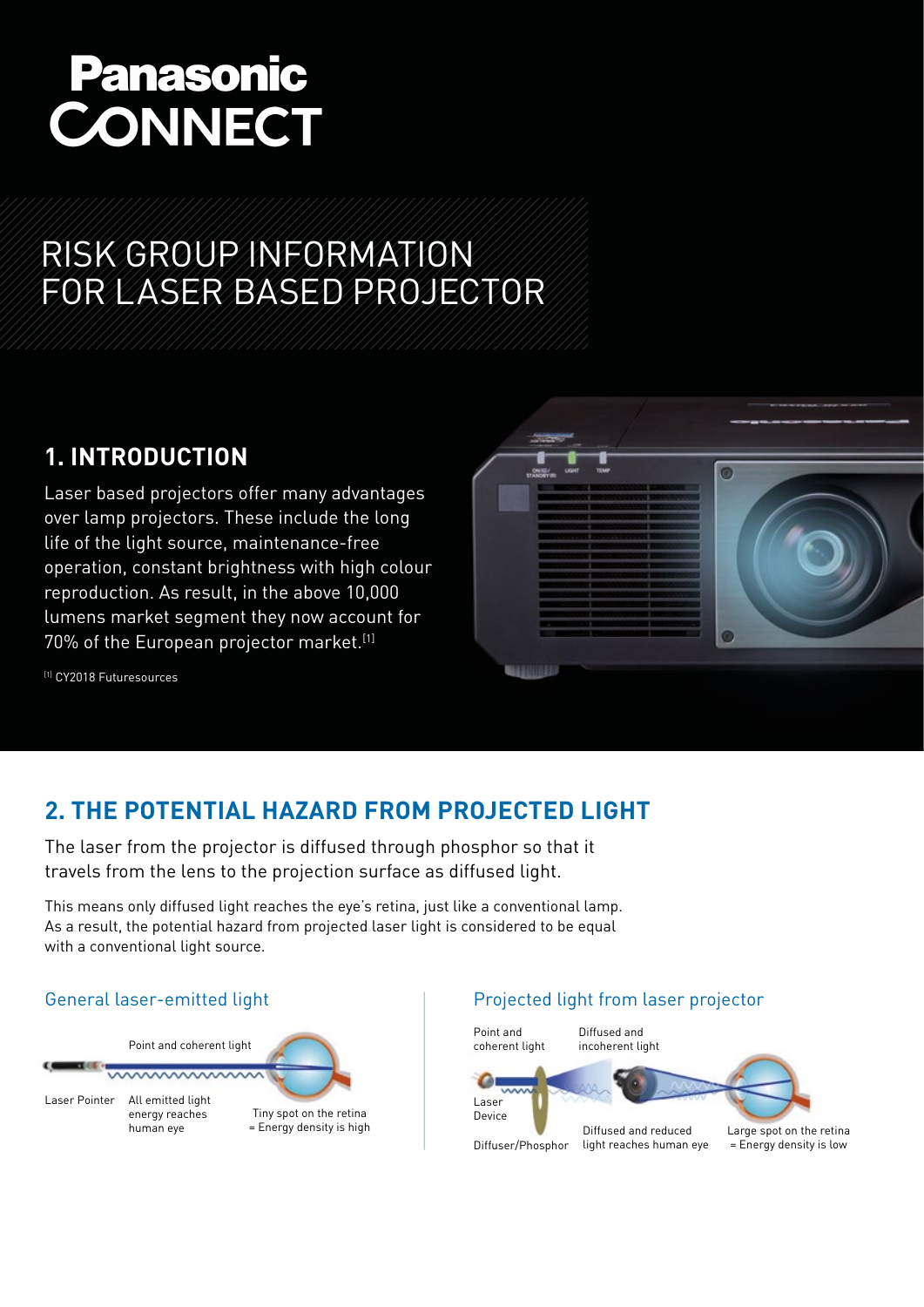### **3. INTERNATIONAL SAFETY STANDARDS FOR LASER PRODUCTS**

In recent years, international standards for laser products have been revised taking into consideration the similarities between diffused laser light and conventional lamp light. The safety risks for products using a laser light source, and the manufacturer requirements, are regulated in Edition 3 of IEC 60825-1, released in May 2014.

This standard (IEC 60825-1) allows the same conditions to be followed as the general lamp standard (IEC 62471 series). However, because laser projectors were relatively new it was felt insufficient research and measurement methods existed. Therefore, a new standard was created especially for projectors: IEC 62471-5: 2015. Under the new IEC 62471-5: 2015 standard, the potential risks of the product are categorised by Risk Group.

## **4. RISK GROUP**

By applying IEC 62471-5: 2015, potential risks of projection light are assessed and classified into four Risk Groups ranging from safe exempt (RG0) to highest Risk Group (RG3) as follows;

When using Panasonic RG2 classified projectors there is no additional measures required for protection in regards of seeing the unit as a Laser light source device except the general safty regulations for installing electronical devices.

For Risk Group 3 (RG3) Laser Projectors, the users must understand the potential risks of projected light and should follow the installation conditions described in the next page.

Please note: Although RG3 Group users must follow these guidelines, the amount of exposure to light from the current high brightness projector is lower than viewing direct sunlight.<sup>[2]</sup>

[2]Radiance value of the sun is approximately 10MWm-2sr-1 and categorized to RG3.

20,000 lumen projector is 2.5MWm-2sr-1.

### Risk Group classification of projectors

| <b>Risk Group</b>     | <b>Explanation of the risk</b>                                                                                                          | <b>Example</b>                                 |
|-----------------------|-----------------------------------------------------------------------------------------------------------------------------------------|------------------------------------------------|
| Exempt Group<br>(RGO) | Continuous use does<br>not cause any optical<br>hazard.                                                                                 |                                                |
| Risk Group 1<br>[RG1] | Safe for almost all<br>applications except<br>staring directly at the<br>light source for a very<br>long time.<br>[100 seconds or more] | Pico-projectors<br>Toy-projectors              |
| Risk Group 2<br>(RG2) | Safe to use under<br>almost all conditions<br>except staring into the<br>light source for any<br>length of time.                        | Professional and<br>consumer use<br>projectors |
| Risk Group 3<br>(RG3) | Exposure to the<br>light source at close<br>proximity causes<br>optical hazard. Safety<br>measures are essential.                       | Professional use<br>projectors                 |

Note : Explanations of risks are based on IEC 62471-5, 4.1

The risk determination for interchangeable optics is executed at a projection ratio of 2.0: 1. There may be a change to a higher risk group when using a lens with a larger projection ratio. Before putting the device into operation, read the operating instructions with regard to the optics used and the resulting possible hazard distance.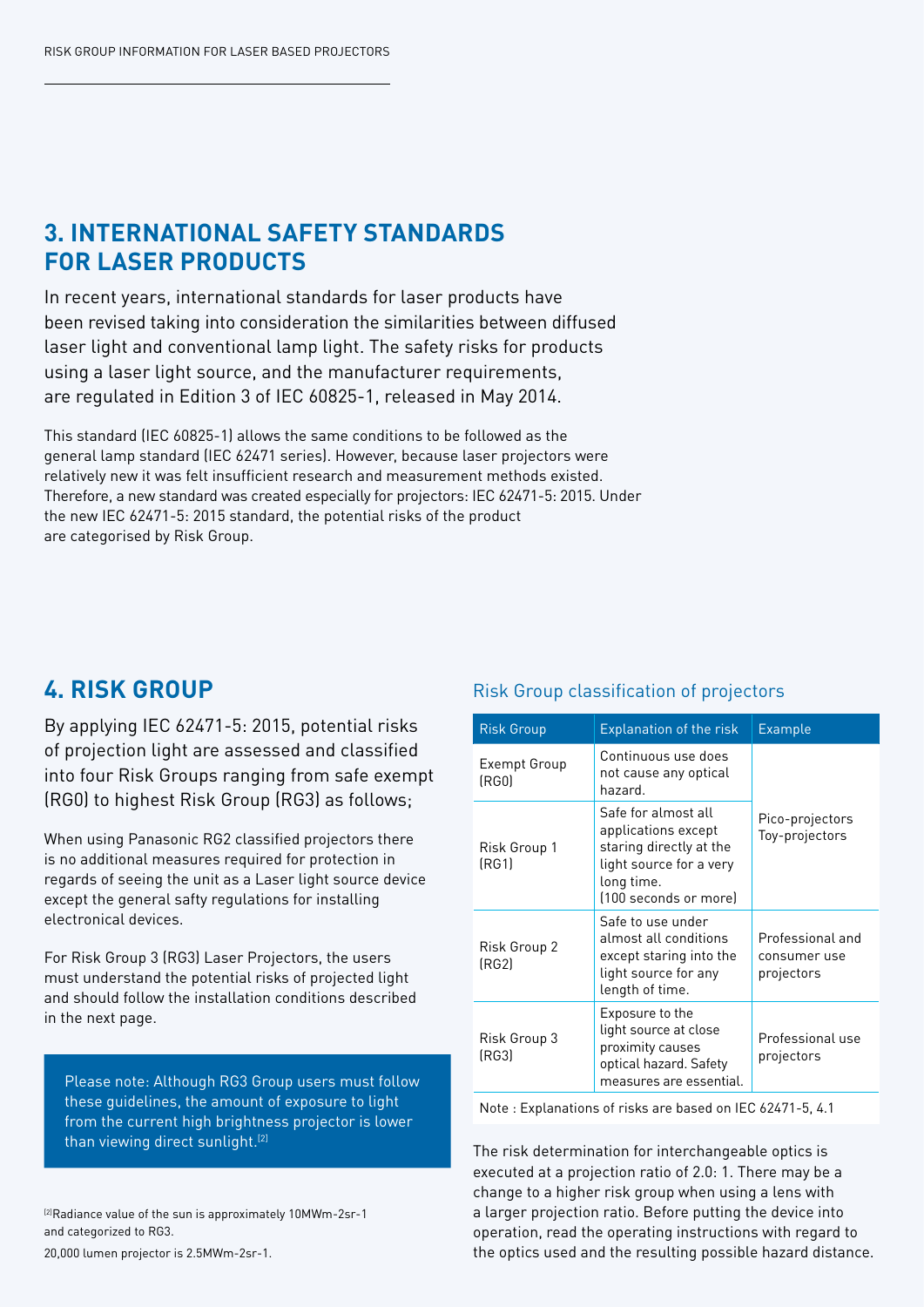# **Panasonic CONNECT**

# **5. INSTALLATION GUIDELINES**

When installing Risk Group 3 classified projectors, users must fully understand the potential risks of projected light and should comply with the following:

### Hazard Distance (HD)

Hazard Distance (HD) is the distance until the exposure level decays to the RG2 level. HD depends on the brightness of the projector and the throw ratio of projection lens. When staring into the light within the hazard distance, there is a risk to the eyes from direct radiation. (RG3 area)

Staring from a position beyond the hazard distance is considered safe. (RG2 area)

### Restriction Zone (RZ) based on the HD

Within the hazard distance, users should install the projector at a height that will prevent observers' eyes from being within the projection light.

Although the Restriction Zone (RZ) is a safeguard area without projection light, it is still necessary to take care by preventing people entering the RG3 area. The recommended distance to beam is:

1) a VSA of 2m for a cinema environment

2) a VSA of 3m for a non-Cinema environment

And regarding vertical direction (VSA), it is necessary to secure additional clearance when considering the installation environment.





: Hazard Distar **RZ :** Restriction Zone

**VSA** : Vertical Separation Area

### Soft start feature

In accordance with the IEC 62471-5:2015, Panasonic laser projectors are equipped with a soft start feature. The projector is starting up at a lower brightness which is then gradually increasing. This feature is protecting people working close to a projector before it is switched on.